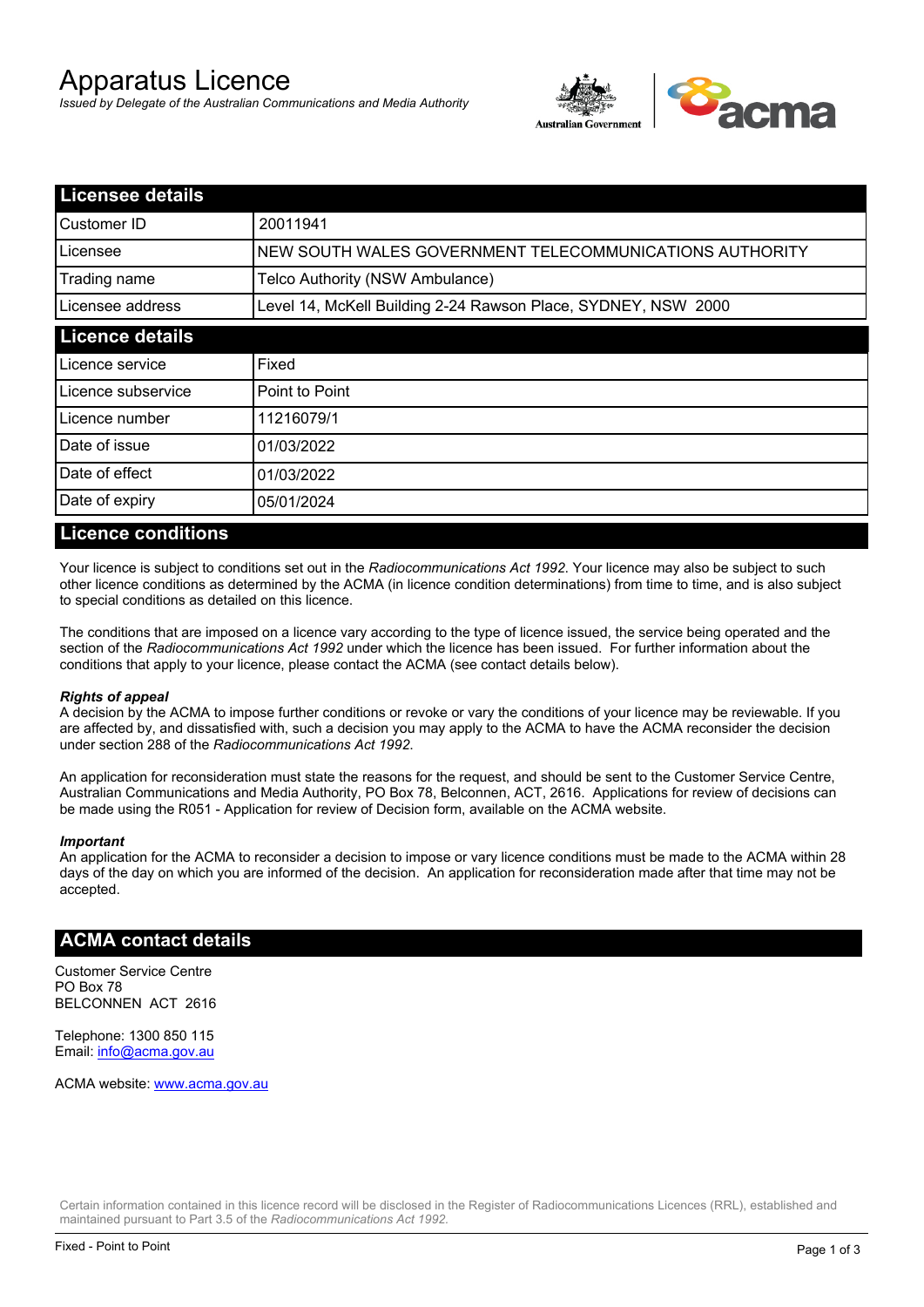# **Advisory Notes applying to licence no.: 11216079/1**

Conditions applicable to the operation of Point to Point station(s) authorised under this licence can be found in the Radiocommunications Licence Conditions (Apparatus Licence) Determination and the Radiocommunications Licence Conditions (Fixed Licence) Determination, the 'fixed licence lcd'. Copies of these determinations are available from the ACMA and from the ACMA home page (www.acma.gov.au).